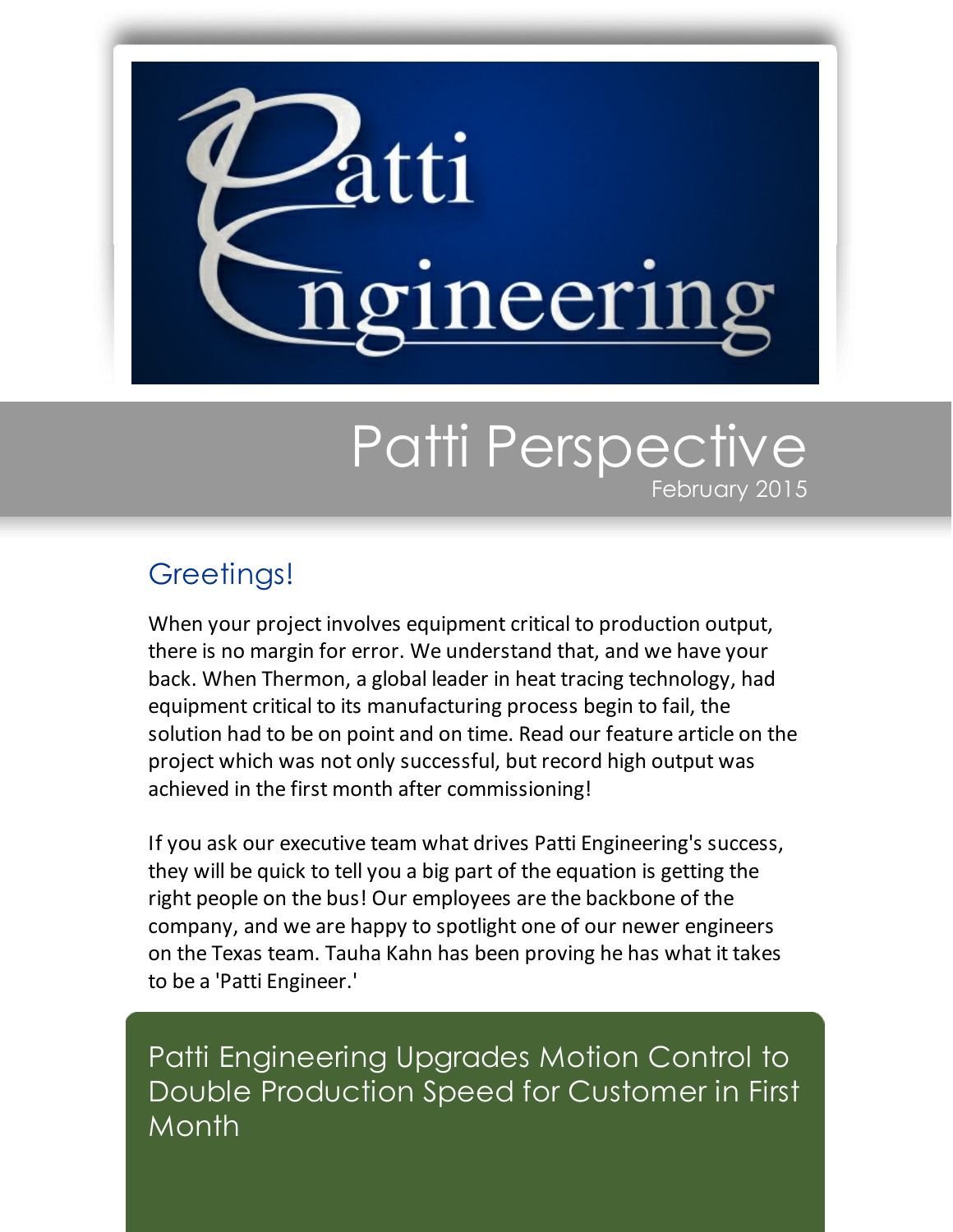Founded in 1954, Thermon is an industry leader in the specialized field of heat tracing technology. Thermon provides products such as flexible heating cables, heat tracing compounds and tubing bundles to serve as an external heat source to pipes, vessels and instruments for the purposes of freeze protection, temperature and flow maintenance, environmental monitoring, and surface snow and ice melting.



Thermon's San Marcos, TX manufacturing plant is highly automated, and the heart of the operation is the Electronic Cross-Linking Facility (ECLF). The machine unwinds cable into an electron beam field that gives it a specific dose of radiation. This changes the molecular



**P** properties of the cable. Then it is re-wound onto another cable reel. Cross-linking enhances the thermal, chemical and electrical stability of Thermon's low-temperature self-regulating heater cables. All end products produced at Thermon's San Marcos plant must go through ECLF uncoiler and re-coiler stations for

the finishing process. With the ECLF being critical to production output, Thermon was concerned about the fact that Siemens was phasing out the Simovert MASTERDRIVES drive family. The environment is particularly harsh and components were failing while replacement parts were becoming scarce after Siemens ended serial production of MASTERDRIVES. Thermon knew they needed a long term plan to ensure system longevity.

Thermon's team purchases supplies from AWC, a leading automation supplier and distributor of Siemens automation products. AWC and Patti Engineering have formed a great working relationship and have worked together on many projects. When AWC's representative, Mike Walshe, learned of the issues Thermon needed to address, he recommended contacting Patti Engineering. Understanding the complexity of this project and how downtime of the ECLF affects production output, Patti Engineering's Austin, TX team recommended an engineering study to determine what hardware, software, and programming would be required to replace/upgrade existing legacy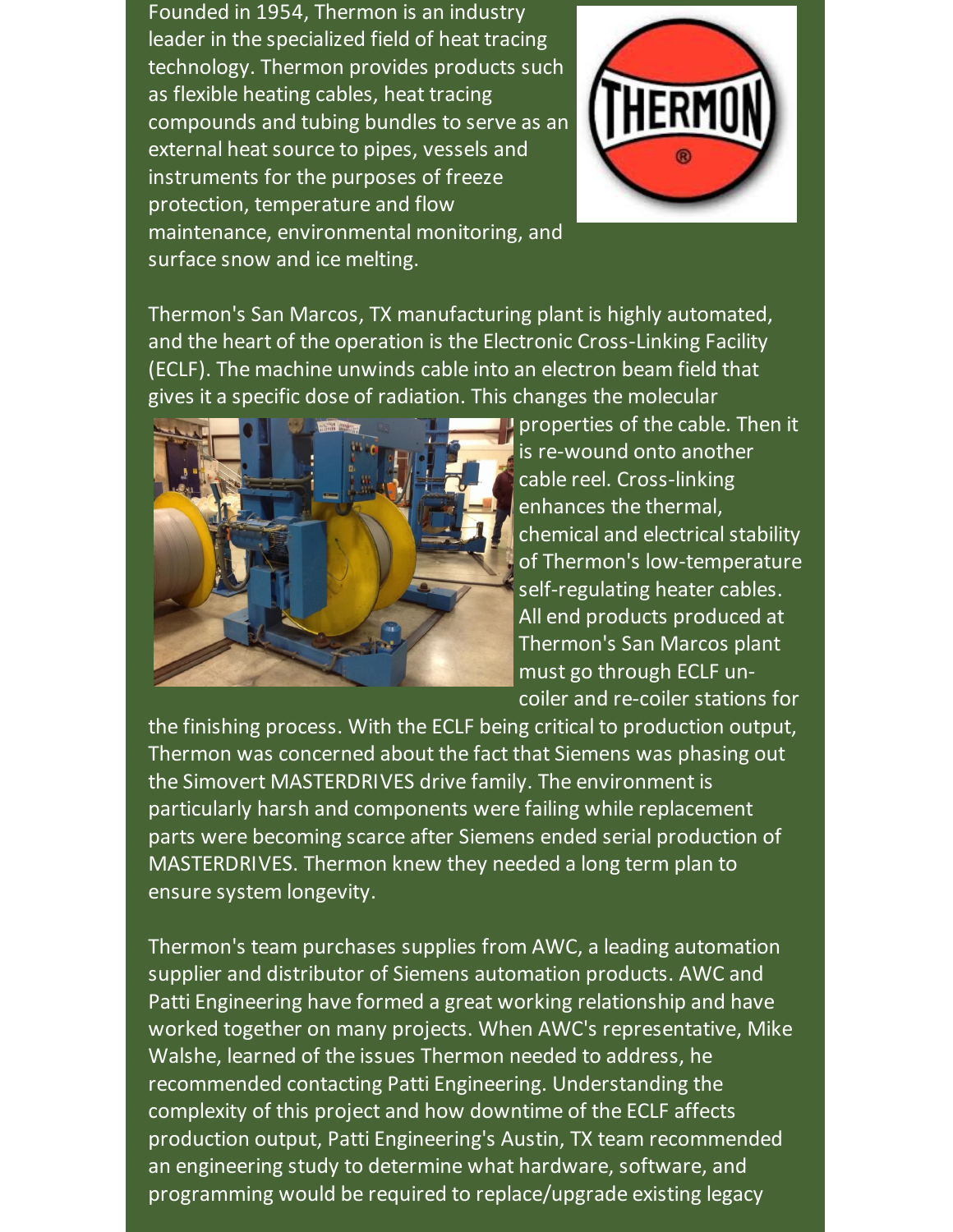drives and automation equipment used on their ECLF un-coiler and recoiler stations. Collaborating with Siemens Motion Control Group, Patti Engineering completed the study and recommended a solution to upgrade the ECLF.

Thermon contracted Patti Engineering to complete the recommended work to upgrade the ECLF. Engineering preparation was of key importance to laying the ground work for completing this multifaceted project. "After meeting with Patti Engineering and discussing our needs, we decided to choose Patti for the upgrades. Together a plan was drawn up along with a stringent timeline to enable us to continue producing product without missing ship dates," explained Thermon's Senior Process Engineer Harry Hutchinson.

Our solution was to upgrade the old Simovert servo and vector drives with new Siemens drive technology, specifically the Sinamics S120 drives. All 5 motors needed to be coordinated to work together. Controlling the speed of the unwind and rewind cable reels required precision programming of a

|               | w<br><b>SIEMENS</b>                                                                                                                 | w.                                                                                                                                                                        |                                                                                                                                                       |
|---------------|-------------------------------------------------------------------------------------------------------------------------------------|---------------------------------------------------------------------------------------------------------------------------------------------------------------------------|-------------------------------------------------------------------------------------------------------------------------------------------------------|
|               | <b>WECHSELRICHTER / DC INVERTER</b>                                                                                                 | <b>SIEMENS</b>                                                                                                                                                            | <b>SIEMENS</b><br>WECHSELRICHTER / DC INV                                                                                                             |
|               | <b>SIMOVERT VC</b><br>MAN VE IN MANUFACTURE DI LA BILLIA DI LA LA                                                                   | WECHSELRICHTER / DC INVERTER<br><b>SIMOVERT MC</b><br>E ETHERE DE BILLET E LE                                                                                             | SIMOVERT MC<br>1011111101111011                                                                                                                       |
| <b>UEMENS</b> | FRATS ZON KAR<br><b>Barningness</b><br><b>Model cumber</b><br><b>ALIM NATURE REQUIREMENT REPORTS</b>                                | Automobile to 6SE7016-1TA51-Z<br>to m A<br>CONSAMIONARY ARTS<br><b>THE STAR</b>                                                                                           | <b>BRANCHING IP 6SE7021-0TA51</b><br><b>SHACKHARE</b>                                                                                                 |
|               | A Grammer<br>0100002715<br>Fall Nr / seriel<br>OC 015-656V 13.1A<br><b>Excava front</b><br>SAC G-386, ANSV G-5004x                  | <b>Service</b><br><b>BUR MULLILERIN BREELE</b>                                                                                                                            | <b>608-60005105005500</b>                                                                                                                             |
|               | Ausgang / Culput<br>VT-Reding 130% OL No Smile<br><b>Belastungski i 10.2A</b><br>CT-Rating VM/L-St for Sales<br>Max, Dolpat II 9.34 | $- T-1.002447500129$<br><b>Falco</b> Ne<br><b>Salaring</b><br>no be well in a<br><b>Kingdom</b>                                                                           | $-7.449284750004$<br><b>Farming</b><br><b>Bally of</b><br>SE 910 - 495 V.<br><b>Krams</b><br><b>Hard</b>                                              |
|               | <b>GF</b><br><b>USTED</b>                                                                                                           | <b>HALL</b><br>Section bed well as the contract<br><b><i><u>Automatica</u></i></b><br><b>Culput</b>                                                                       | <b>SACILITAR AREA</b><br>Angele<br>-<br><b>Belgium</b> craner<br>1972 A of Keny 1989<br>$-0.14$<br><b>CT Name</b><br><b>May Chang</b><br><b>START</b> |
|               | $\alpha$<br>Ers. Standbeson<br><b>GATE</b><br><b>ALCOHOL:</b><br><b>Made in Germany</b>                                             | LET A VIRGIN THE IS BETWEEN<br><b>Telephone</b><br><b>STAR</b><br><b>May Tickut</b><br>AT Bally 1989 In As Low<br>-<br><b>Tarring State</b><br>m<br>C٤<br><b>MARGARET</b> | -<br><b>Texto car</b><br>侮<br><b>Louis</b><br><b>Marie in Garmen</b><br><b>STATISTICS</b>                                                             |
|               | Clonese Worker-Str.3<br><b>S-MAR CANNER</b>                                                                                         | <b>Main of Fairman</b>                                                                                                                                                    |                                                                                                                                                       |
|               | a,                                                                                                                                  |                                                                                                                                                                           |                                                                                                                                                       |
|               |                                                                                                                                     | <b>WARNING</b>                                                                                                                                                            | WARNERS<br><b>BEX ARCHIVES</b><br><b>PRINTINGS COST AND</b><br><b>SHE BREAKER ON</b>                                                                  |
|               | <b>WARNUNG</b><br><b>MCX ASSOULTING ASSN SHANGHOUS STOP AND</b><br>3 NORTH LES DISERIOS SURVEYERS                                   | <b>NICE ARCOVATING ALLIN</b><br><b>SPERIOUS STOY ROCK ENDING:</b><br>LAND GERMUCHE SPANNING AND<br><b>SEE ATRICGALITING</b>                                               | <b>SIM BONDON</b><br><b>SANGAN</b><br><b>MONTHS MONEY RM</b>                                                                                          |
|               | <b>SENE DOCUMENTATION</b><br><b>WARNING</b>                                                                                         | <b>DANSER</b><br><b>ALCOHOLD MODAL RIVERS FOR</b><br><b>LAGAZES AFTER ROADWEIGHT</b>                                                                                      | <b><i>S MONSTER AFTER MINOR</i></b><br><b>POWER SUPPLY WORK FOR</b><br><b>CARDIO SIR BOAT</b>                                                         |
|               | A RAZARDOUS VICTORY IS STEEL PRESENT COR &<br>FURTHER S. MONETES AFTER ALL MISCHART<br>NOT BEEN DESCRAPTION OF RECONSTRATION        | POWER SUPPORT HORN DAMN DAY LINE<br><b>CROSS ON DIAGRAM</b>                                                                                                               |                                                                                                                                                       |

sophisticated dancer-control and PID (proportional, integral, derivative) loop control to establish the optimal drive speed. Siemens Starter commissioning software along with Siemens TIA Portal was used to help accomplish this.



The old hardware components, remote IO, and PLC were migrated from S7 classic to TIA Portal V13. WinCC Comfort Advanced was used for the HMI software. A Siemens Comfort Panel HMI was installed to replace the old and no longer supported OP277 panel. A high performance Siemens Field PG laptop which is perfect for harsh industrial

applications because of its rugged industrial design, powerful processors and high-speed RAM was used to commission everything. Several peripheral power and control cables were replaced as well.

The resulting benefits of the project exceeded Thermon's expectations. The system is now more stable than it was in the past allowing a higher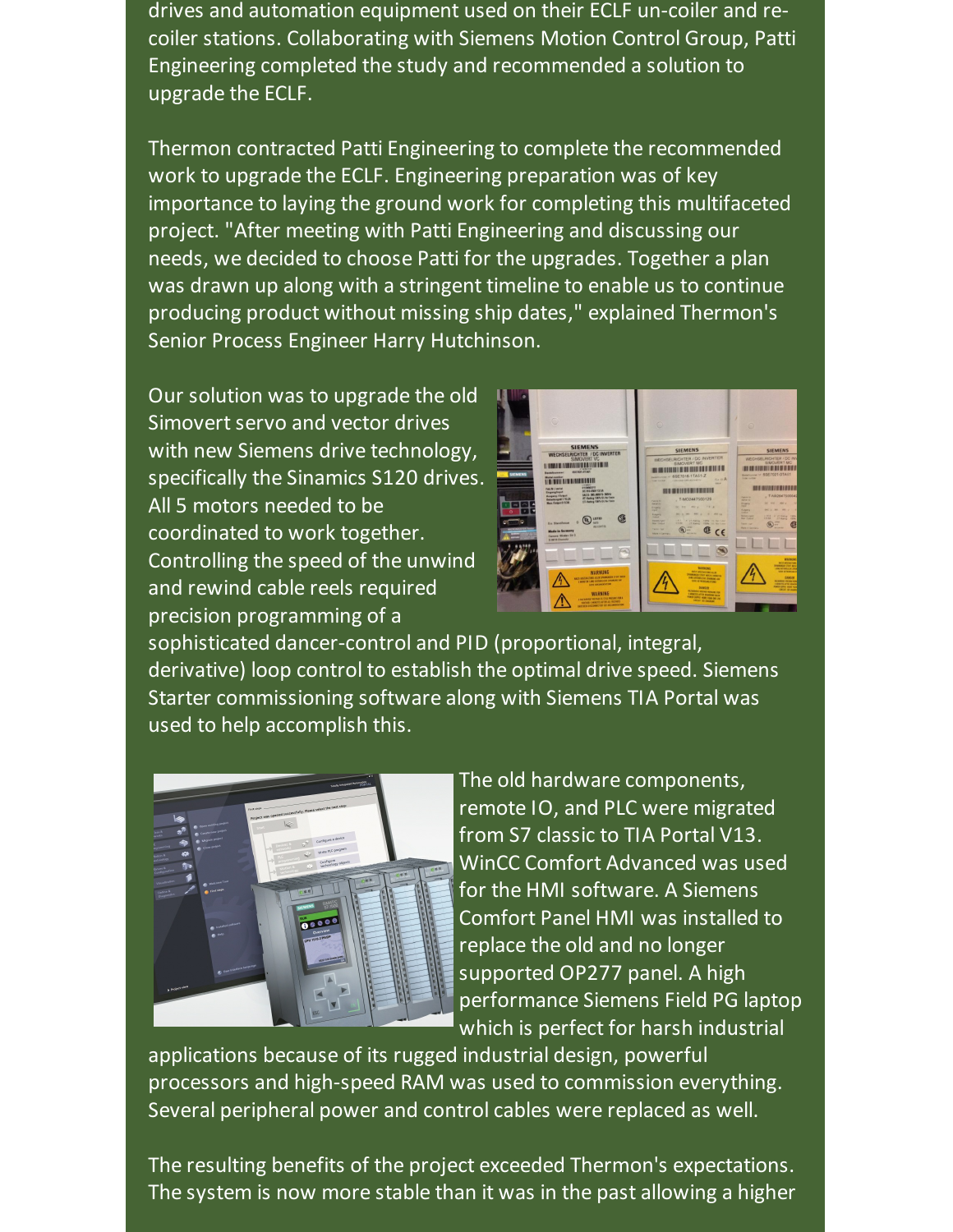production speed. They were able to increase production to a record high level in the first month of running - approximately doubling output - which allowed Thermon to catchup on the backlog of product waiting for the finishing process of the ECLF while the upgrade was taking place. In addition to improving production speed, the ECLF is much more reliable with less downtime because of the newer components.

For ongoing support, Patti Engineering setup remote access on Thermon's Siemens PG to give remote access to the system. Any future issues or support can be done quickly and remotely by our engineering team.

With the ECLF equipment being critical to Thermon's manufacturing output, Hutchinson explained how working with Patti Engineering met the project's tight timeline goals. "Upon initiation of the project we received regular updates of materials arriving on campus along with progress of the project. Once Patti's engineers arrived on campus for the final integration, we received daily updates as to the status and progress of the project. With completion of the project I will say that Patti Engineering met both the scope and the timeline of the project. This allowed us to continue to get our product out the door and to our customers in a timely manner."

**~ Contact Patti [Engineering](http://pattiengineering.com/contact/?utm_source=Patti+Perspective_February+2015&utm_campaign=Newsletter+February+2015&utm_medium=email) for assistance with your project ~**

## Patti Personnel - Tauha Khan



Tauha Khan has been a Controls Engineer for Patti Engineering's Texas team for more than a year now, and has been an exceptional addition. Born and raised in Karachi, Pakistan, we are thrilled he made the move to the U.S. with his brother in 2012. Tauha is enjoying his work and new life in Austin, TX.

As for his work, Tauha has been involved with a variety of projects for our Texas team ranging from software development to startup and commissioning industrial manufacturing assembly

lines. He has also been involved in Patti Engineering's water and wastewater projects. All of the work on these projects has given Tauha some great hands on experience with Siemens PLCs, HMIs, Drives, as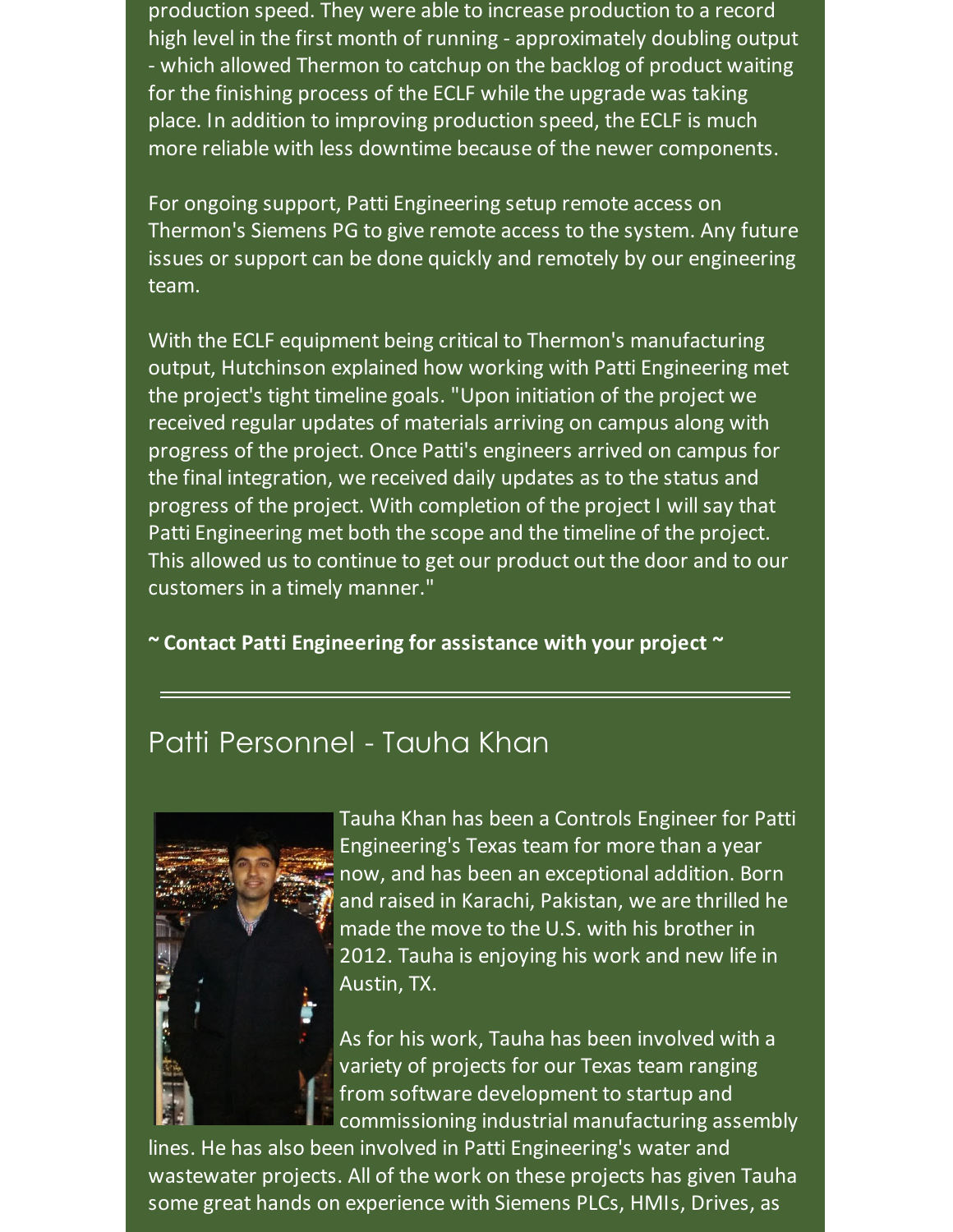well as Indusoft Web Studio and Matrox Cameras. "Tauha is extremely dependable and hardworking. He has proven himself to be an asset to our team," said Steve Palmgren, Vice President of Texas Operations. "His desire to learn new technologies and team player mentality makes him a great fit for Patti Engineering."

Tauha's first exposure to automation technology was a college internship with Siemens. Prior to Patti Engineering, Tauha was a Laboratory Research Assistant at the Center of Petroleum and Geosystems Engineering at the University of Texas at Austin. His responsibilities centered around real-time monitoring and controls using LabView for research prototypes and experiments. As Tauha transitioned to his work at Patti Engineering, he realized his love of working in the development phase of projects. "Once completed and working, the sense of accomplishment is great," explains Tauha. "At Patti Engineering, I've been able to work on many different projects types. It's really like a buffet, where I get to see and work on almost everything. There something new to learn every time."

After Tauha graduated from NED University of Engineering and Technology (NEDUET) in Pakistan, with a Bachelor's Degree in Electrical and Computer Engineering, he and his brother moved to Houston, TX. Since then, they moved to Austin. Tauha loves the "hippy-techno vibe" of Austin.



On the fun side of things, when you get to know Tauha, you quickly realize that just because he lives here now, doesn't mean he has succumbed to rooting for the traditional American sports teams. Tauha is a huge cricket fan, especially the Pakistani cricket team! Tauha still pursues his love of cricket; he has played for the Longhorns Cricket Club and is currently playing for the University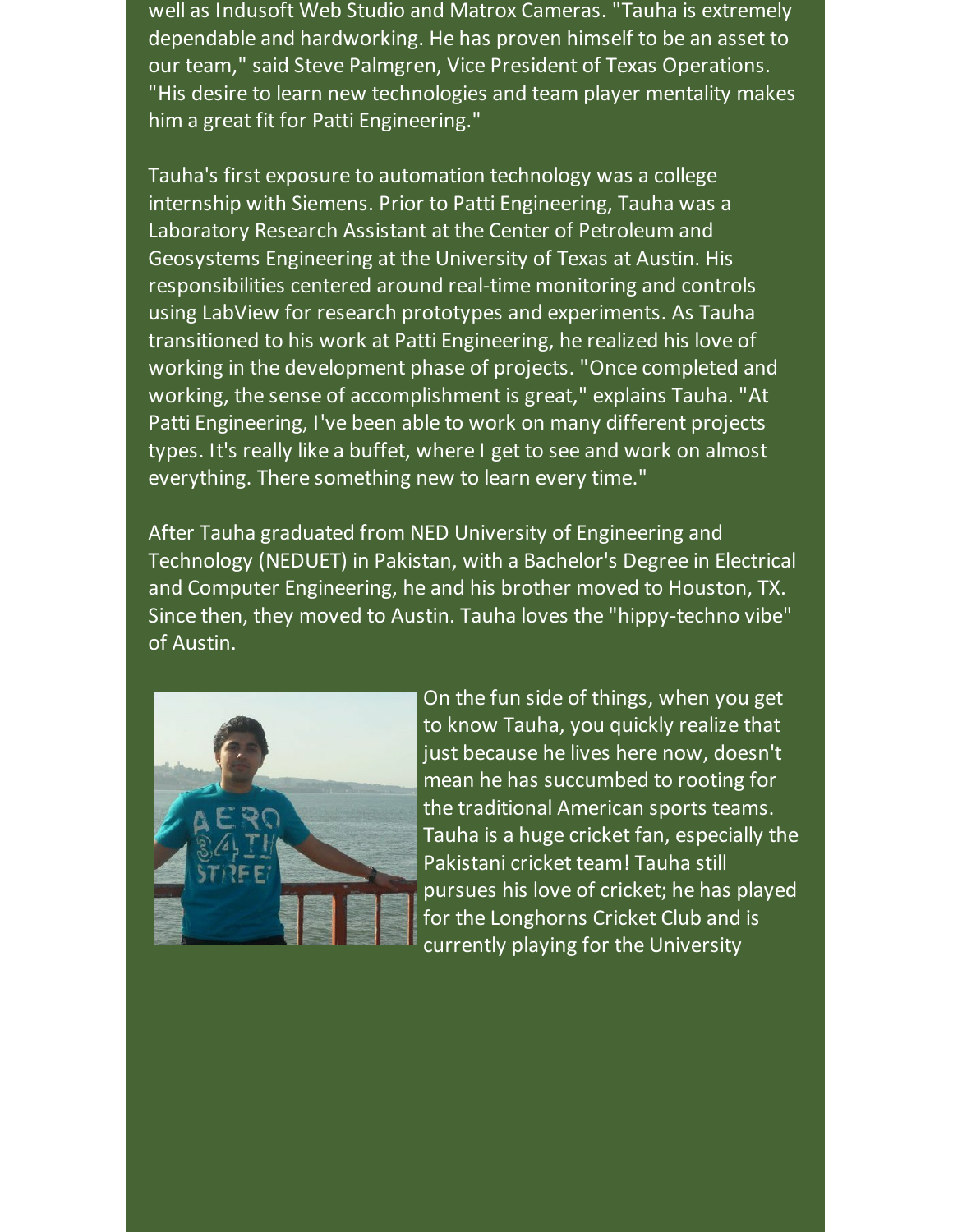Cricket Club (UCC) of UT Austin, where his team is the runner up for the 2014 Central Texas Cricket League championship. In the championship, Tauha earned the "man of the match" trophy - similar to an MVP Award.

Tauha gave us this insight on working for Patti Engineering, "The projects I work on and the industries we cater to are why I am so happy working at this company. I have great passion for technology and deploying these



technologies for automation based work," says Tauha. "Beyond that, I enjoy coming to work every day because of the great team members and mentors I have here. I have found balance in life between work and social. It's great!"

**~ [Download](https://files.ctctcdn.com/59cb3837001/22fa28f8-009b-4a63-8b0c-b2f7b8f03bc2.pdf?utm_source=Patti+Perspective_February+2015&utm_campaign=Newsletter+February+2015&utm_medium=email) the PDF ~**

We work as partners with our clients. When you need an expert to help solve automation challenges, we are here to add value to your solution - enhance efficiency, increase productivity, and work with your team as a trusted resource. Visit our **[website](http://www.pattieng.com/expertise.html?utm_source=Patti+Perspective_February+2015&utm_campaign=Newsletter+February+2015&utm_medium=email)** for more information on our areas of expertise, or call us (248)364-3200 for a free initial consultation.

Thank you for your interest in Patti Engineering.

Best regards,

Georgia H. Whalen Director of Marketing Patti Engineering



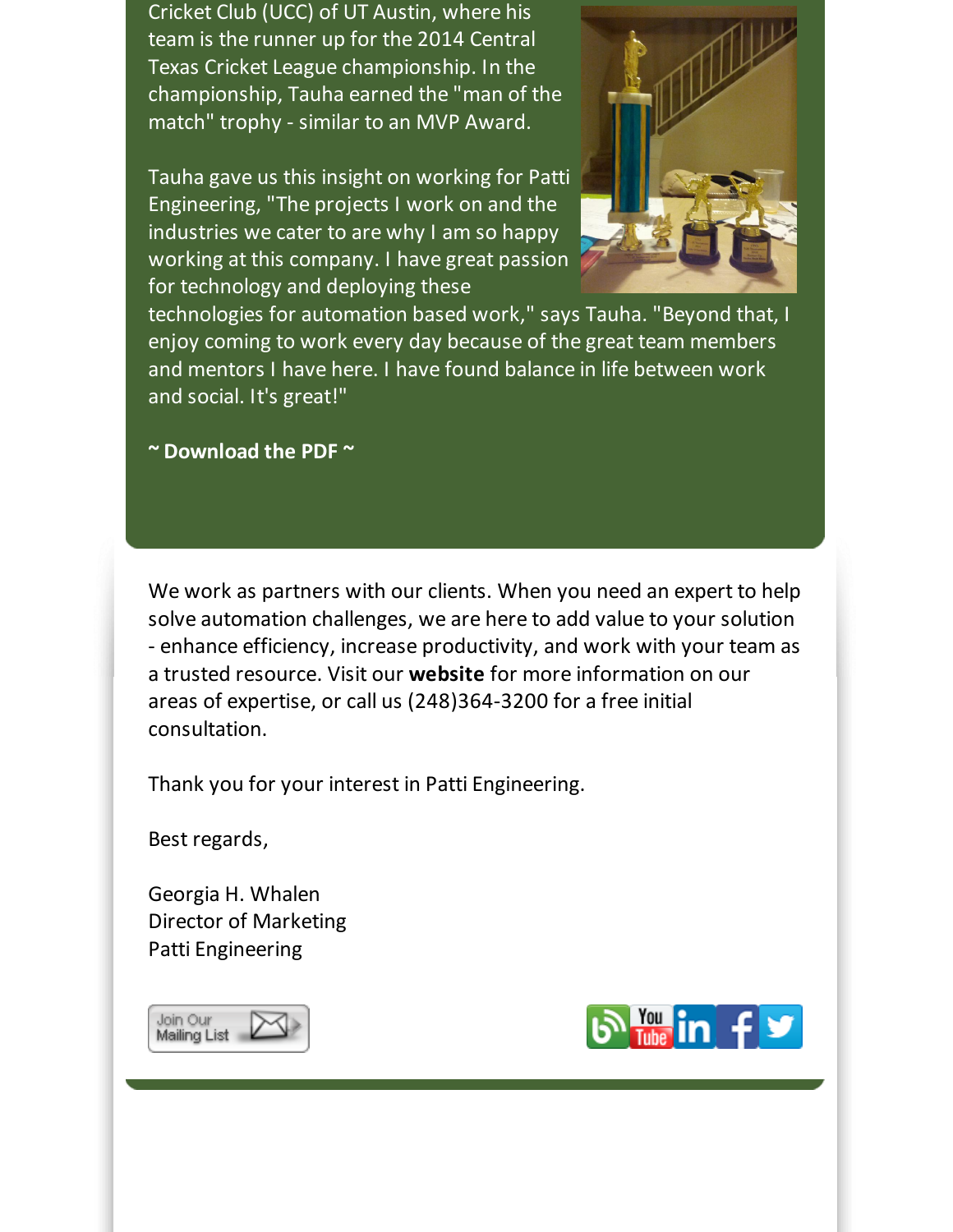



On [February](http://pattiengineering.com/newsroom/?utm_source=Patti+Perspective_February+2015&utm_campaign=Newsletter+February+2015&utm_medium=email) 24, Patti Engineering announced that it hired Nick Hobbs to lead business development in the Midwest region States, specifically Indiana, Illinois and Ohio regions. Manufacturing demand for specialized integration expertise in Mitsubishi Electric Automation and Siemens Automation technologies is driving Patti Engineering's expansion.

Hobbs' relationships and experience in technical sales and marketing to the automotive, pharmaceutical, food and beverage, plastics, and veneer industries will be instrumental in building a strong presence in the region. Prior to Patti Engineering, Hobbs was the District Sales Engineer at Allied Automation where he managed the Southern Indiana region and managed major Fortune 500 accounts.

## Read more in the press release

here: [http://pattiengineering.com/newsroom/press-releases/patti](http://pattiengineering.com/newsroom/press-releases/patti-engineering-hires-lead-business-development-midwest/.?utm_source=Patti+Perspective_February+2015&utm_campaign=Newsletter+February+2015&utm_medium=email)engineering-hires-lead-business-development-midwest/.



On February 17, Patti Engineering released details on completed water and wastewater infrastructure automation project for the city of Fair Oaks Ranch, TX; engineering team made improvements to allow central control, remote equipment management, save energy, and reduce operating cost.

Read more in the press release